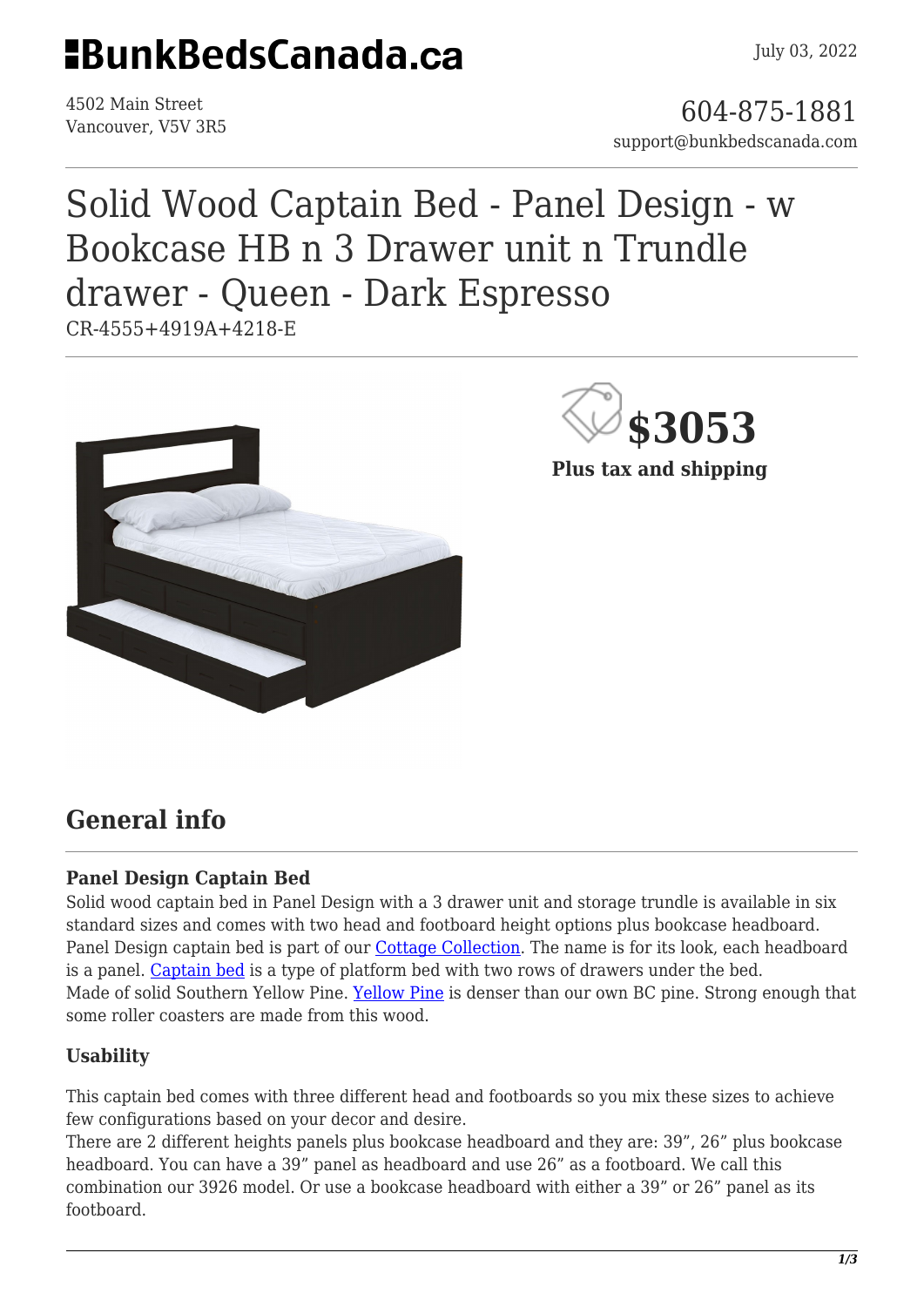# **BunkBedsCanada.ca**

Panel Bed comes in six sizes. Take advantage of extra long versions for teens or adults. King size is also available.

### **Underbed Storage**

There is a 3 drawer dresser unit that is included in the price plus a storage trundle bed. Storage trundle you can use for storage or put a mattress inside and use it as a spare bed. The size of this unit is twin. The 3 drawer unit sits above the trundle and sits on a ledge inside the headboards securely.

For single (or twin) and full (or double) extra long, both units are a little longer to fit the extra space properly.

On queen and king size versions, you see these units from one site. The other side looks empty. You can add a 4 drawer dresser to fill the space if you wish - not part of this package.

### **Safety**

Our finishes include volatile organic compounds (or VOC's) in their liquid form. These ingredients are used to allow finishes to be applied by spraying. Once a finish is applied the ingredients evaporate during the drying and curing process releasing the VOC's. Finished wood surfaces do not emit VOC's once they are cured.

Panel design solid wood captain bed is perfect for any age. Kids, teens, or adults all can use this bed without a problem. This is because it can hold 400 lbs of weight. To achieve this weight rating, the mattress rail on this bed is a solid and very thick piece of wood without finger joints, just a long solid piece of timber.

Headboard joints are traditional and robust [mortise and tenon.](https://en.wikipedia.org/wiki/Mortise_and_tenon)

### **Assembly**

The Assembly of Panel Design captain bed is very simple. No need to assemble the panels or underbed drawers and trundle. You only need to connect mattress rails to head/foot boards, the panels, and screw in the slats.

#### **Mattress and Boxspring**

Standard size mattress fits this bed just fine and there is no restriction on mattress thickness. You do not need to use a boxspring for our Panel Design captain bed.

[Slats](https://bunkbedscanada.com/slats-set-of-9-cottage-collection-unfinished.html#size_swatch=530) are made of solid wood as well. They are 5.5" wide each and you get 9 slats per deck, that is, 9 for lofts and 18 per bunk bed. Space between the slats are roughly 3.5" for single size and a bit more for extra long versions since both sizes use the same number of slats. If you wish to add more slats to reduce the space between them it is possible to buy [Individual Slat.](https://bunkbedscanada.com/slat-1-piece-cottage-collection-unfinished.html#size_swatch=530)

Price includes a captain bed frame and slats plus one dresser unit with 3 drawers and a twin size storage trundle bed. We sell mattresses separately as there are lots of choices to choose from.

#### **Summary:**

- Super solid construction.
- Made from solid yellow pine wood.
- Price includes bed, 3 drawer dresser and trundle bed.
- Slats are made of solid wood as well.
- No need for a boxspring.
- Made in Canada.